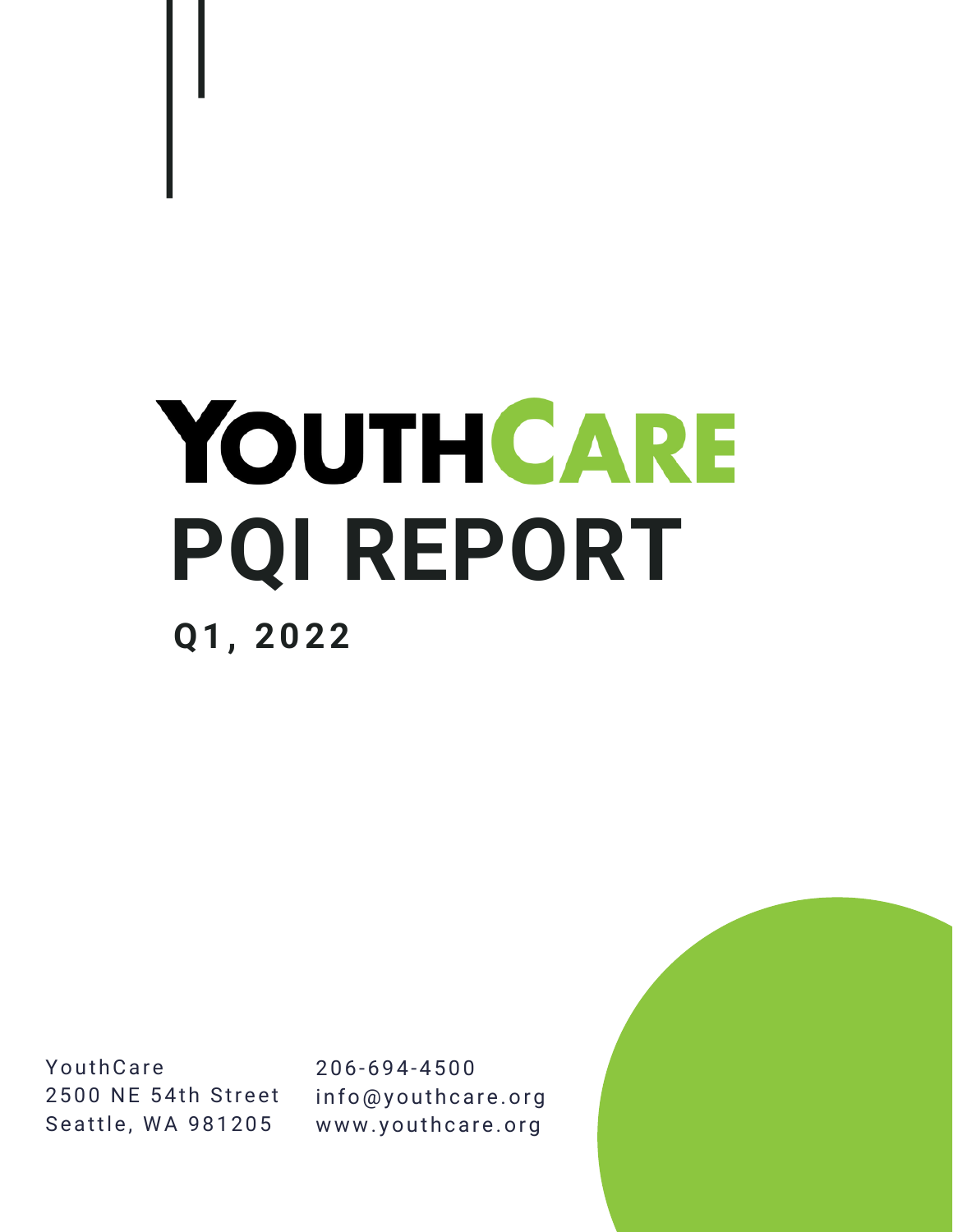# **Welcome**

### Welcome to the PQI Quarterly Report!

YouthCare's PQI Department strives to utilize data as a means to inform and promote efficient, effective service delivery and achievement of the organizations mission and strategic goals and ultimately, to provide the most excellent services we can to young people.

This report offers an overview of the agency's strengths and areas of opportunity. We hope this report demonstrates our commitment to the clients we serve, our transparency for when things don't go as well as planned, and desire to receive feedback from others. If you have ideas on how this document can be improved or feedback about this report, please contact us at PQI@youthcare.org. For more information on YouthCare's PQI efforts, check out the PQI Plan.

YouthCare continues to build out the PQI initiative, adding new indicators of quality collected each quarter. This report reviews information intended to drive the agency towards data-informed decision making enhancing the experience of staff and promoting quality client service provision.



# **Indicators of Quality**

- **Staff Retention & Turnover**
- **Incident Reports**
- **Client File Reviews**
- **Updates**
- **Values in Action**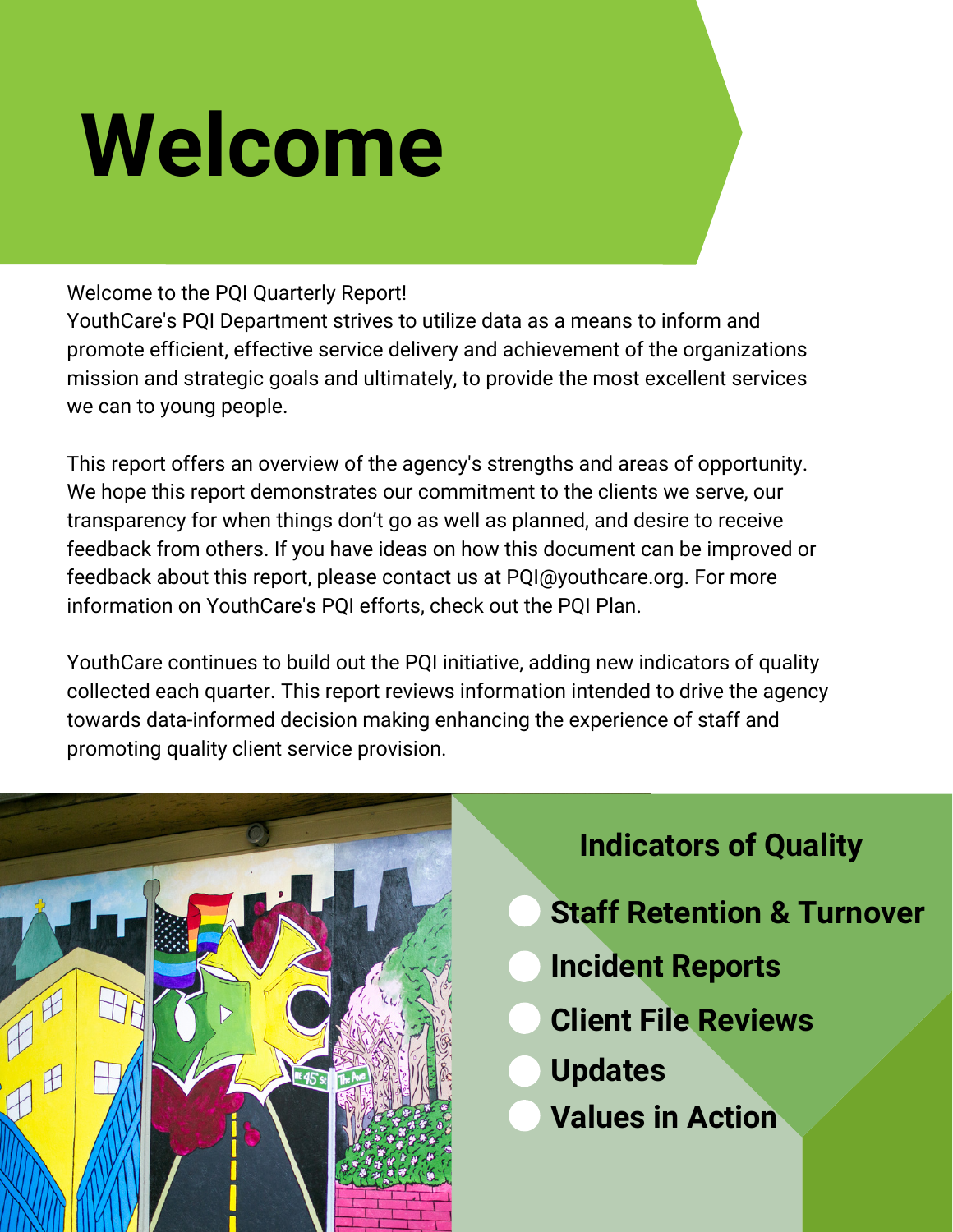# **Staff Retention & Turnover**



Staff retention remains a top priority for the agency. In quarter 2, the PQI team, in partnership with the Human Resource's department, will meet and assess areas of opportunity for increasing retention and overall staff experience at YouthCare. This meeting is also intended to identify tracking systems for data collected during staff exit interviews, work plans for implementation of Council on Accreditation HR standards, and updates on the YouthCare DEI action plan.



This graph represents quarterly staff turnover, comparing 2022 and 2021 figures.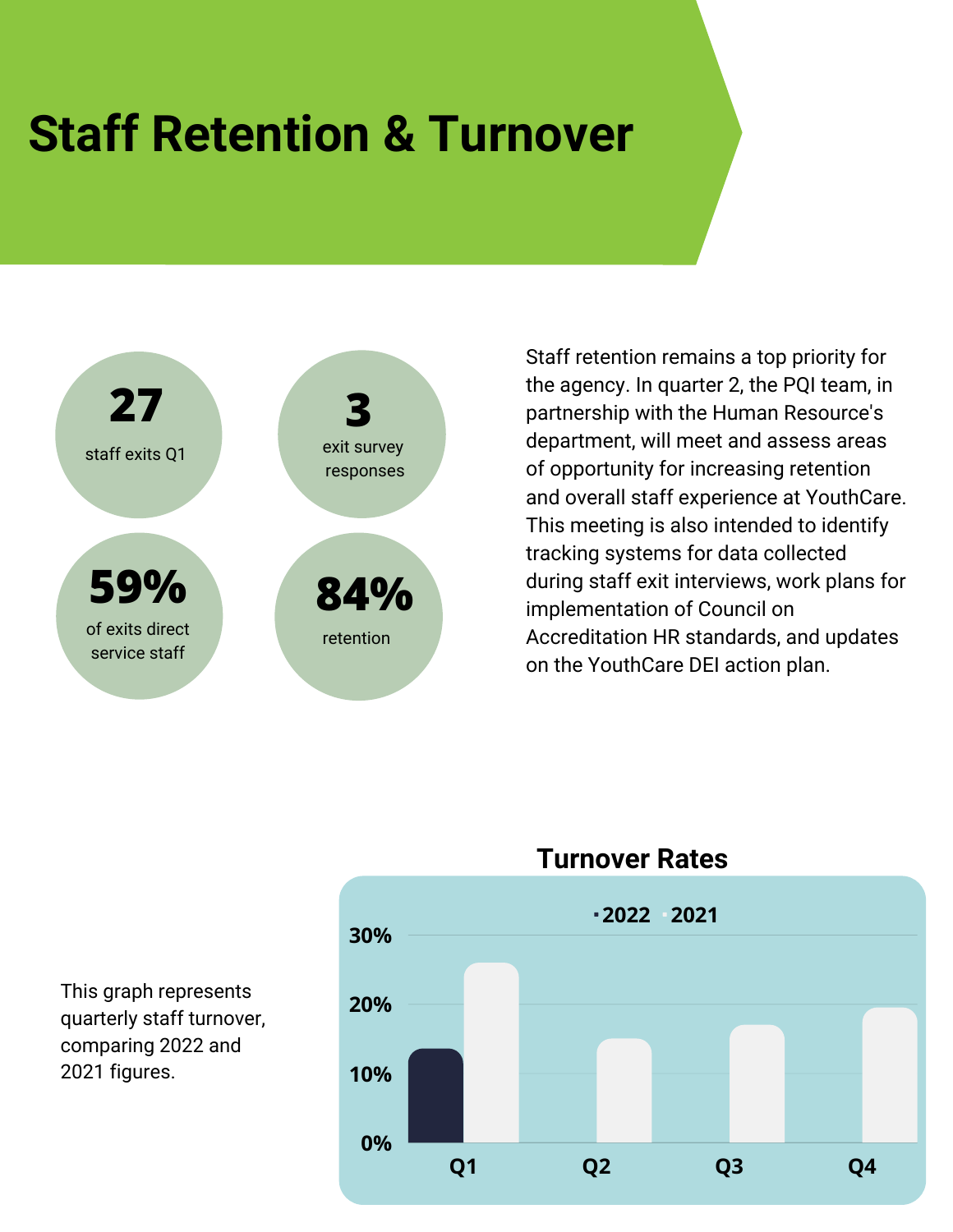# **Incident Reports**



YouthCare tracks Incident Reports to monitor our responses to crisis in ways that support the safety of our clients and staff. Incident Reports (IRs) are to be completed when a significant event involving a client, a behavior out of the ordinary, and/or an event in the facility occurs.

By reviewing incident reports quarterly, we can assess several indicators of quality, such as supports and resources needed for clients, and opportunity for staff training. This quarter, we were able to identify three consistent areas of incidents: reported child abuse and/or neglect, mental health crisis and substance use, and physical altercations, threats, and aggression. This data informs us there is a high need for connecting clients to counseling services and chemical dependency supports. Additionally, this data supports a need for staff training on reporting to CPS, motivational interviewing, de-escalation skills and best practices, and harm reduction.

Review of incident reports is an opportunity to assess reporting best practices. We can see there are 42 IRs in "open" status. This information will guide communication to program leaders, ensuring YouthCares IR practices are consistent across the agency. IRs are expected to be reviewed and "closed" within 3 business days of submission. Q2 will focus on ensuring staff have the tools they need to complete all IRs within the timeline outlined in the agency procedure.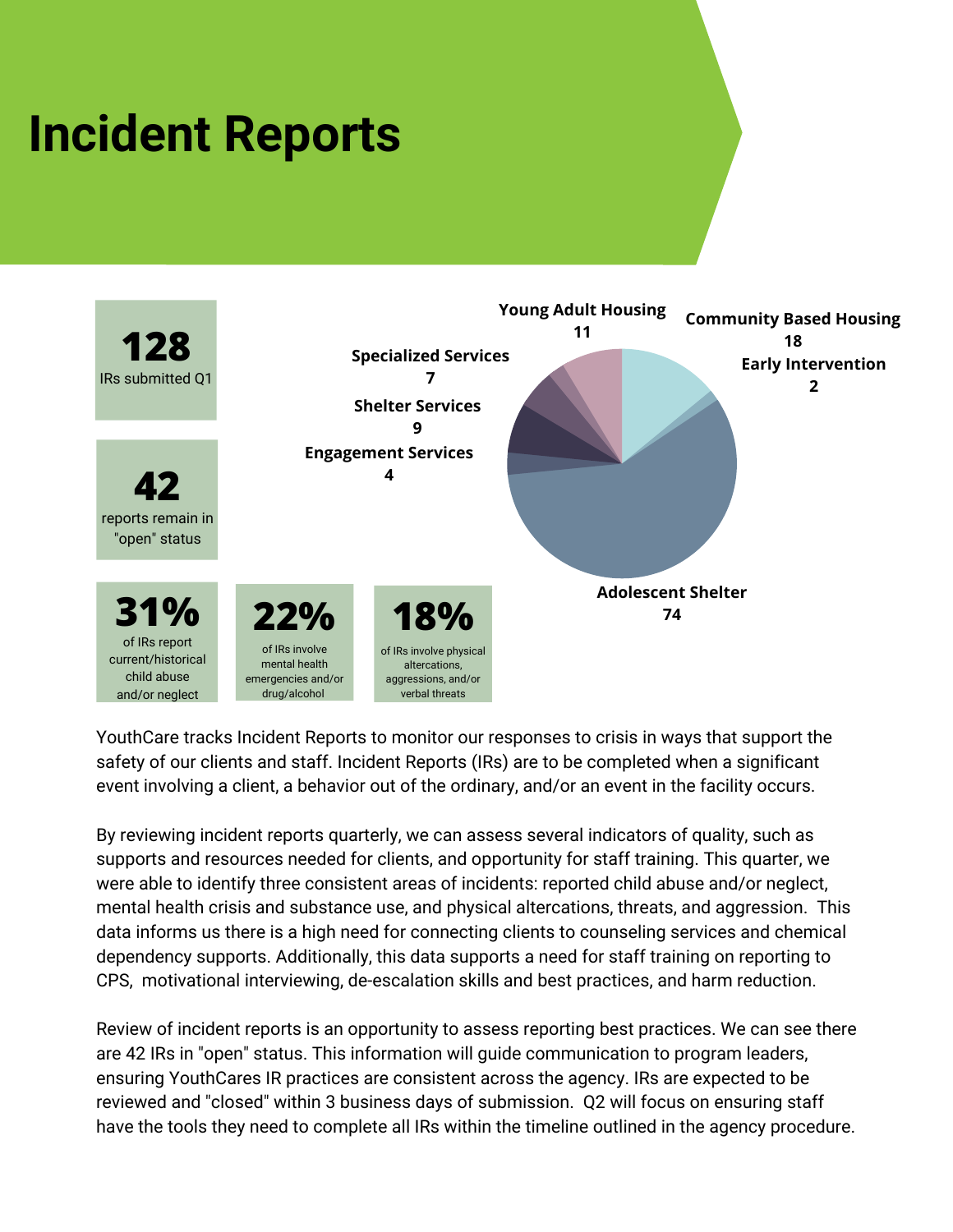# **Client File Review**

After piloting the client file review process for 3 quarters, the PQI team introduced this process to program leaders. Over the course of 2 sets of training and finalization of the File Review Matrix Tool guided by staff feedback, Q1 file reviews were led by program leaders and their teams.

Client file reviews are held quarterly, and assess the quality of service provision in each program based on the identified needs of the client during initial program intake. Additionally, client file reviews provide opportunity to assess the use of CaseWorthy, identifying areas of strength and growth.

Once file reviews are completed, each review team provides feedback to the program they reviewed. Feedback sessions are to inform teams of immediate action to client files, such as uploading missing required documents, and to provide general feedback for quality of files. An example of this is providing guidance to a teammate on writing case notes in 3rd person language.

For more information on the file review process attend the PQI office hour held weekly.

**25** programs reviewed

files assessed

**407**

**4.6/5** completed assessments

**STRENGTH OPPORTUNITY**

planning function

use of service

**1.4/5**

**42.52** agency average score per file out of 70 possible points

# **CONGRATULATIONS!**

**PASSAGES!**

**Passages scored the highest in file reviews, averaging 60 points per file out of 70 possible points!**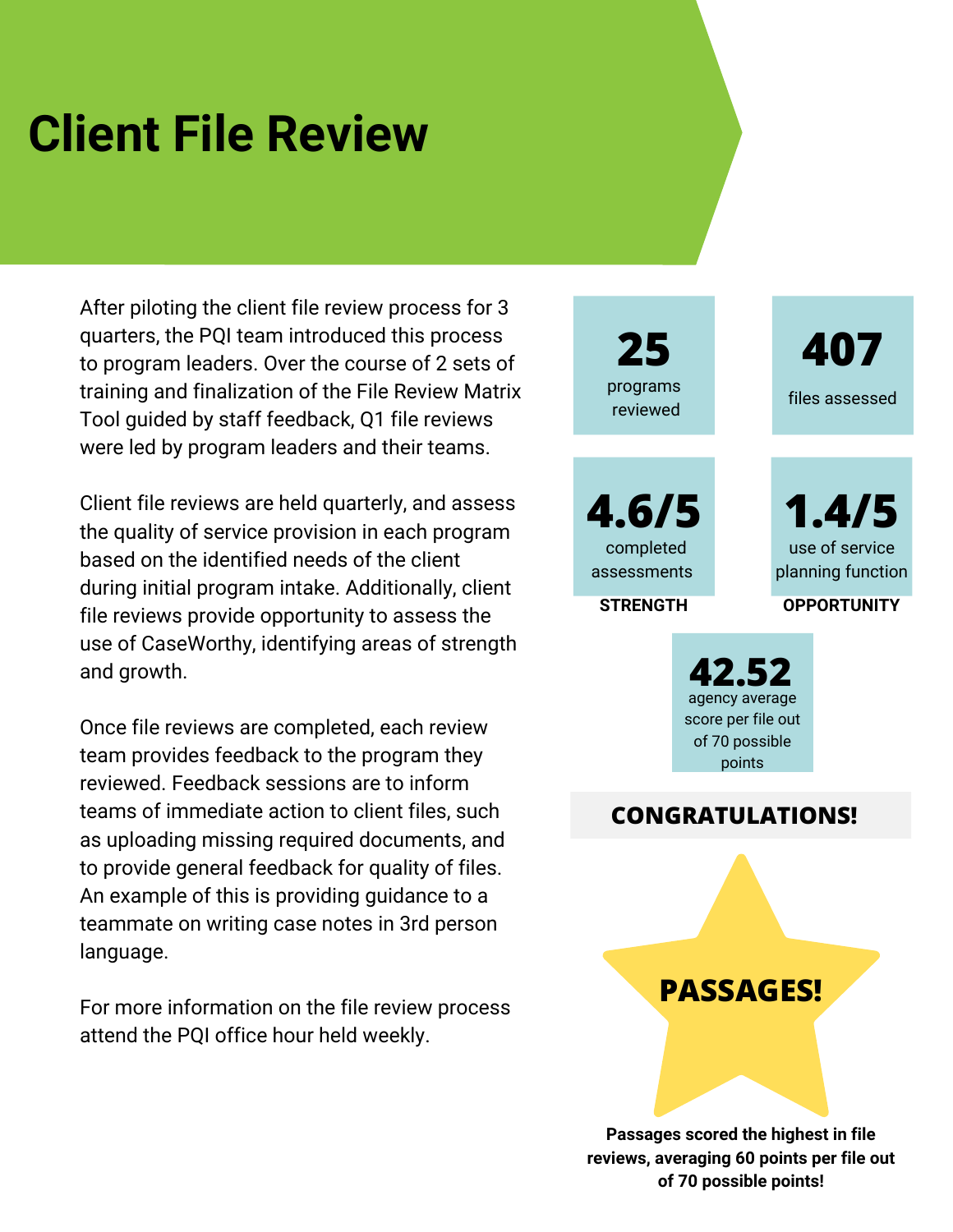# **Agency Updates**

#### **Client Satisfaction & Experience Survey**

Client Satisfaction & Experience survey results will be reviewed bi-annually rather than quarterly. In order to best capture client feedback, programs have been asked to incorporate the survey into program best practices. Reviewing data bi-annually will allow for a more intensive review of program quality assurance. Total goal still remains at 100 per quarter.

#### **Performance Opportunity Plans**

Due to agency reorganization and welcoming many new staff, Q1 was used for training program staff on POP practices and brainstorming workgroups for POP goals. Q2 POPs are currently active, with over 75 action items in progress.

#### **Young Adult Shelter Services**

Shelter Services at Orion Center sunset on March 31, 2022. The merging of engagement and workforce services has allowed for all engagement sites to work collaboratively together, standardizing their practices across the department and working intently on connecting young people with resources, education, and employment opportunities. Shelter services remains in full operations at South Seattle Youth Center.

#### **Tile Program**

The arts based employment program has shifted operations back to UDYC. The Tile space at Orion will continue to be used for arts-based drop-in programming.

#### **YouthCare DEI Plan**

The Director of DEI utilized Q1 evaluating current principles of inclusion, racial equity, and justice within the organization through education, communication, and engagement. Q2 priorities include complete S.W.O.T analysis of YC through a DEI lens to inform development of the equity action plan, identify and refresh agency DEI & Social Justice Values, launch equity lens framework tool intended for leadership training, and hold 2 education/engagement programs and communication pieces.



#### **Q2 Priorities**

- **1. Define COA Timeline**
- **2. Identify system for tracking of training**
- **3. Meet with HR to review COA standards**
- **4. Solidify Centralized Client Services Model**
- **5. Review IR practices with leaders**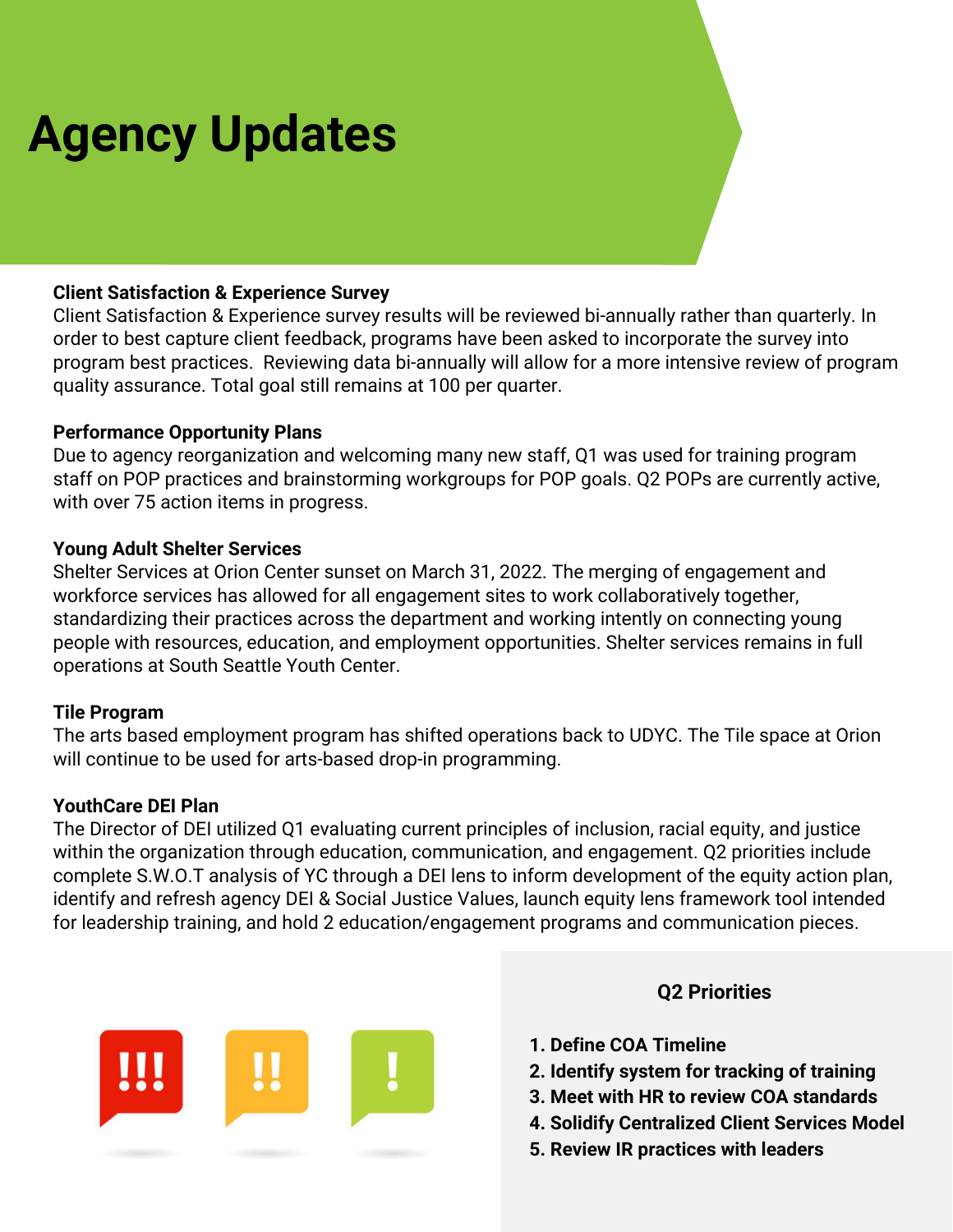# **Values in Action**

We want to acknowledge the phenomenal work that is occurring across the agency to ensure we're providing high quality programming for young people!

There are many staff that deserve recognition for their dedication to the YouthCare mission. This quarter, several staff have shown their commitment to our youth through continued challenges of COVID-19 and staffing shortages. The work at YouthCare would not be possible without you all. Thank you all for your ensuring our young people are valued for who they are and are empowered to achieve their potential.

# **MAURICE TAYLOR**

#### SAFETY • RESPECT• DEPENDABILITY• LEADERSHIP

"WE SEE YOU AND HOW HARD YOU HAVE BEEN WORKING DURING STAFF TRANSITION! THANKS FOR YOUR LEADERSHIP."

# **BECCA LANASA**

SAFETY • COLLABORATION • RESPECT • LEADERSHIP• EMPOWERMENT• DEPENDABILITY• SOCIAL• JUSTICE DEI

"BECCA LED WITH GRACE AND CLARITY THROUGH A COMPLICATED INCIDENT AT ORION. SHE FOCUSED ON CLIENT AND STAFF SAFETY, INCLUDED PEOPLE AS NEEDED IN DECISION-MAKING, AND COMMUNICATED CLEARLY THROUGHOUT. I AM VERY THANKFUL TO HAVE BECCA'S LEADERSHIP AT YOUTHCARE!"

"SUPPORT, ENCOURAGEMENT, INSIGHT, HUMILITY, POSITIVE REINFORCEMENT."

# **LEANDRO PETTINO**

DEPENDABILITY• LEADERSHIP •

#### SOCIAL JUSTICE

"LEANDRO CONSISTENTLY GOES ABOVE AND BEYOND FOR HIS CLIENTS. HE KEEPS THEM FRONT AND CENTER DESPITE ALL OF THE CHALLENGES OF THE WORK AND THE ORGANIZATION."

# **MARIA WRIGHT**

#### EMPOWERMENT

"MARIA STARTED AS AN INTERN FROM YWCA, HERE AT PASSAGES, AND QUICKLY CONNECTED WITH THE YOUTH AND STAFF. MARIA IS NOW AN AMAZING ENGAGEMENT SPECIALIST WHO YOUTH CAN TRUST AND STAFF CAN COUNT ON."

# **BRIAR HIGBEE**

#### RESPECT• EMPOWERMENT•SOCIAL JUSTICE•DEI•COLLABORATION

"THEY STOOD UP FOR A TRANS YOUTH WHO WAS BEING HARASSED BY THEIR PEERS. THIS STAFF MEMBER'S ACTIONS RESULTED IN OUR CLIENT BEING TRANSFERRED TO ISIS; A PROGRAM MUCH MORE APPROPRIATE FOR THIS YOUTH. THANK YOU BRIAR."

"THEY CONTINUE TO STAY OPTIMISTIC AND PUT IN GREAT EFFORTS TOWARDS HELPING OUR CLIENTS SUCCEED. ALWAYS WILLING TO HELP AND GOING BEYOND EXPECTATIONS. THIS PLACE WOULDN'T BE AS AWESOME WITHOUT BRIAR!"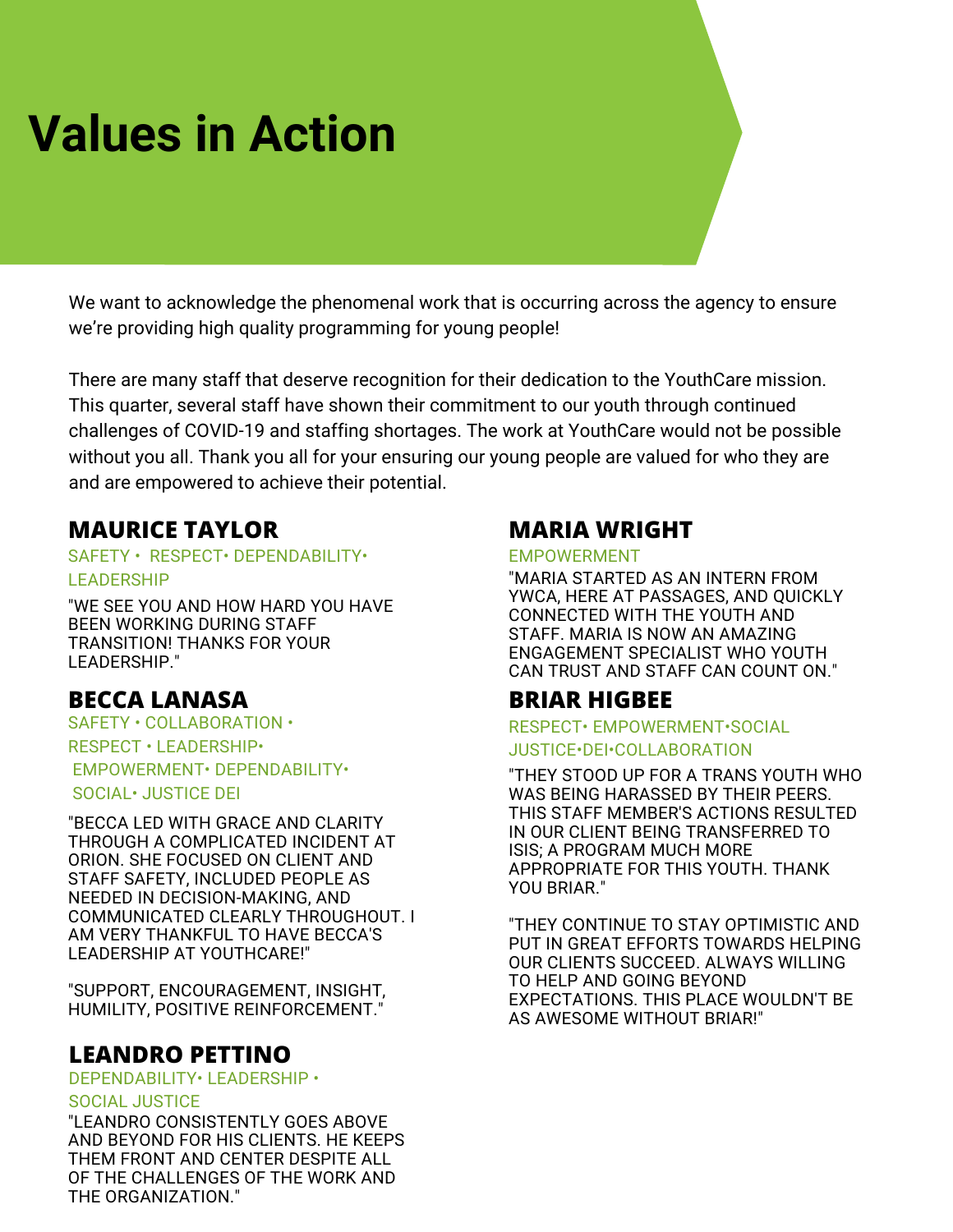# **Values in Action Cont.**

# **YARELYS RIVERA RODRIGUEZ**

#### LEADERSHIP

"YARELYS HAS COME TO CENTRALIZED CLIENT SERVICES AND BROUGHT JOY, COLLABORATION, MUTUAL RESPECT, AND SUPPORT. SHE HAS SHOWN UNWAVERING SUPPORT TO PROGRAM MANAGERS AND DIRECT SERVICE STAFF. I LOOK FORWARD TO SEEING HOW OUR DEPARTMENT GROWS AND DEVELOPS UNDER HER LEADERSHIP."

# **TRACI STARR**

#### COLLABORATION

"TRACI RESPONDED IN PERSON, TO A SAFE PLACE CALL FROM THE ORION CENTER. SHE WORKED WITH ORION STAFF TO ENSURE THESE TWO UNDER 18 YOUNG PEOPLE WERE SAFE AND COMFORTABLE. TRACI WENT ABOVE AND BEYOND BY ENSURING THESE YOUNG PEOPLE NOT FELT SAFE GOING HOME, BUT PLACED REFERRALS FOR ONGOING CASE MANAGEMENT. SHOUT OUT TO TRACI FOR HER COLLABORATION WITHIN YOUTHCARE, COMMUNITY PARTNERS, AND MOST OF ALL THE YOUNG ADULTS SHE SERVES."

# **ZACH PETERSON**

#### LEADERSHIP• DEPENDABILITY•

#### COLLABORATION

"THEY HELPED ME LEARN THE MAIN OFFICE PROCESSES, THEY CHECKED IN ON ME AS I WAS LEARNING, AND THEY OFFERED ME A LOT OF SUPPORT!"

"DESPITE A MOVE TO A NEW POSITION AND TEAM, ZACH STEPPED UP TO COORDINATE AND SUPPORT PROCUREMENT OF BUS TICKETS FOR CLIENTS WHEN OTHER STAFF DIDN'T RESPOND."

### **TONY OTERRORMARRERO**

#### RESPECT • COLLABORATION

"TONY WORKS HARD TO SUPPORT MANY EXTREMELY DYNAMIC PROJECTS! HE CARES DEEPLY ABOUT PEOPLE, HAS EXCELLENT CUSTOMER SERVICE, AND IS DEDICATED TO DOING A GREAT JOB. THANK YOU FOR ALL THE UNSEEN THINGS YOU DO TONY!"

# **ONNA JAEGER**

#### RESPECT• SAFETY•SOCIAL

#### JUSTICE•DEPENDABILITY•COLLABORATION

"SUPPORTING CLIENT WHILE INCARCERATED, TAKING THE TIME TO WALK WITH THEM AND LISTEN TO THEM. MAKING SURE THEY FEEL SAFE AND HAVE WHAT THEY NEED TO START AGAIN. TURE COMPASSION AND RESPECT FOR THE YOUTH SHE WORKS WITH."

# **ALLISON BARBER**

#### SAFETY•DEPENDABILITY•COLLABORATION

"ALLISON IS SO DILIGENT AND DEPENDABLE. SHE GOES ABOVE AND BEYOND TO HELP, RESPOND QUICKLY, AND FOLLOW THROUGH. YOUTHCARE IS A BETTER PLACE BECAUSE OF ALLISON'S DEDICATION AND EXPERTISE."

# **DEGALE COOPER**

#### LEADERSHIP • RESEPCT

"DEGALE CARES ABOUT THE PEOPLE SHE WORKS WITH AND HAS SHOWN UP WITH SOME UNWAVERING OPTIMISM OVER AND OVER AGAIN. I APPRECIATE HER LEADERSHIP!"